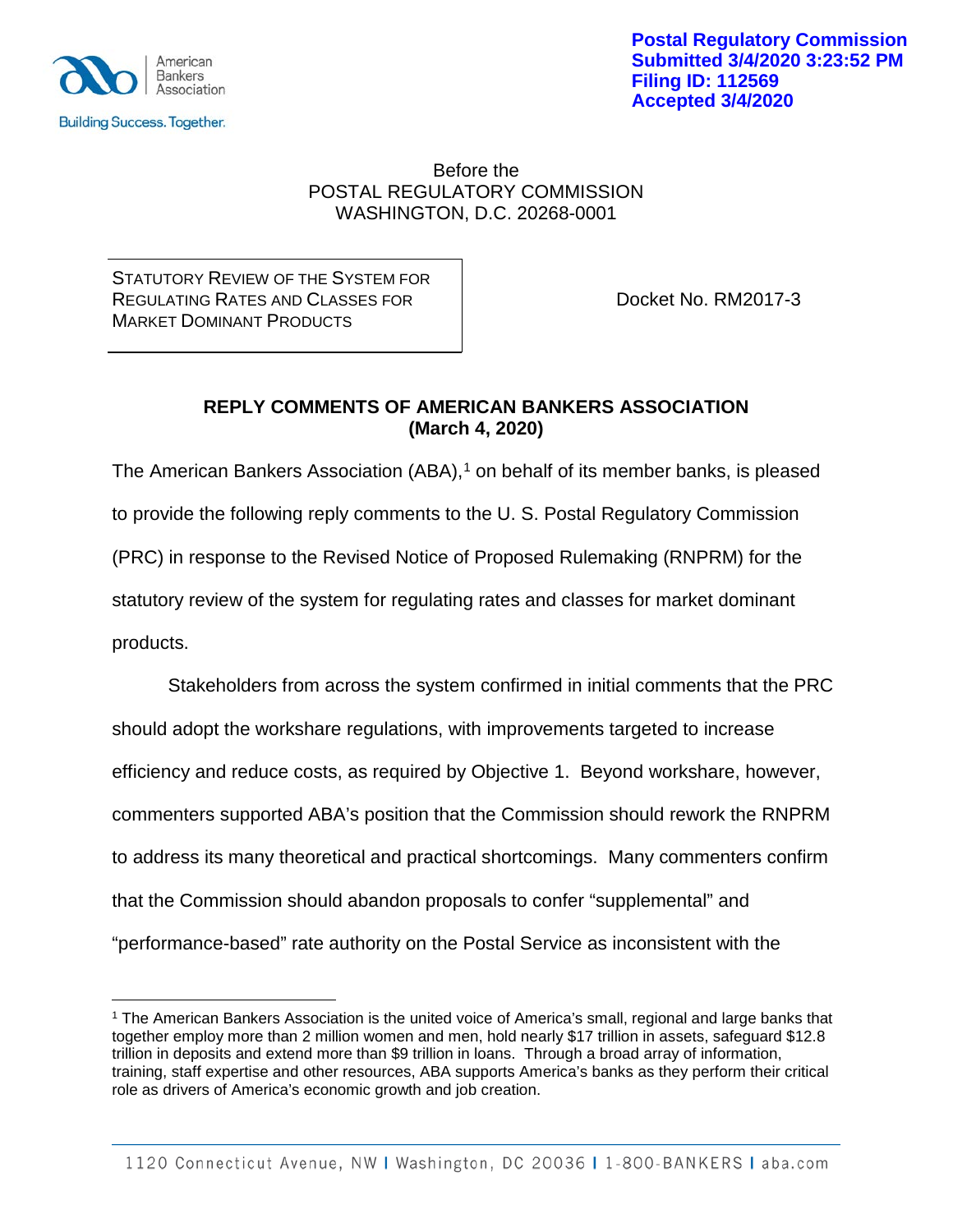incentive rate system that Congress envisioned in the Postal Accountability and Enhancement Act<sup>[2](#page-1-0)</sup> (PAEA) and many of the statutory objectives. The declaration filed by Professor Willig<sup>[3](#page-1-1)</sup> explains that rather than maintain a price cap regime as required by law, the PRC's proposed alterations to the cap undermine the incentives for more efficient behavior, which price caps are designed to achieve. Implementing the changes as proposed will produce a system with perverse incentives that violate the statutory objectives and factors and that bears no relationship to the price cap system contemplated by Congress in enacting the PAEA.

# **Worksharing Changes Should Be Implemented, With Modifications, and the PRC Should Resist USPS Requests for an 85% De Facto Floor**

Numerous commenters confirm that the proposed workshare rules are the only aspect of the RNPRM likely to improve efficiency and reduce costs. The workshare changes are improvements, and should be adopted with modifications proposed by ABA and others.

The majority of the comments expressed concern that the 85 percent floor as a standalone safe harbor is unnecessary and will frustrate the Commission's stated intent to move workshare discounts closer to full efficient component pricing (ECP) rates. Many commenters noted that it risks frustrating the Commission's stated intent to encourage incremental improvement in pricing efficiency (the Commission's "do no harm" principle) by always moving workshare discounts closer to 100 percent of the cost savings. The majority of comments further confirmed that a strictly enforced waiver

<span id="page-1-0"></span> $\overline{a}$ <sup>2</sup> P.L. 109-435 (2006).

2

<span id="page-1-1"></span><sup>3</sup> RM2017-3, Doc. 112172.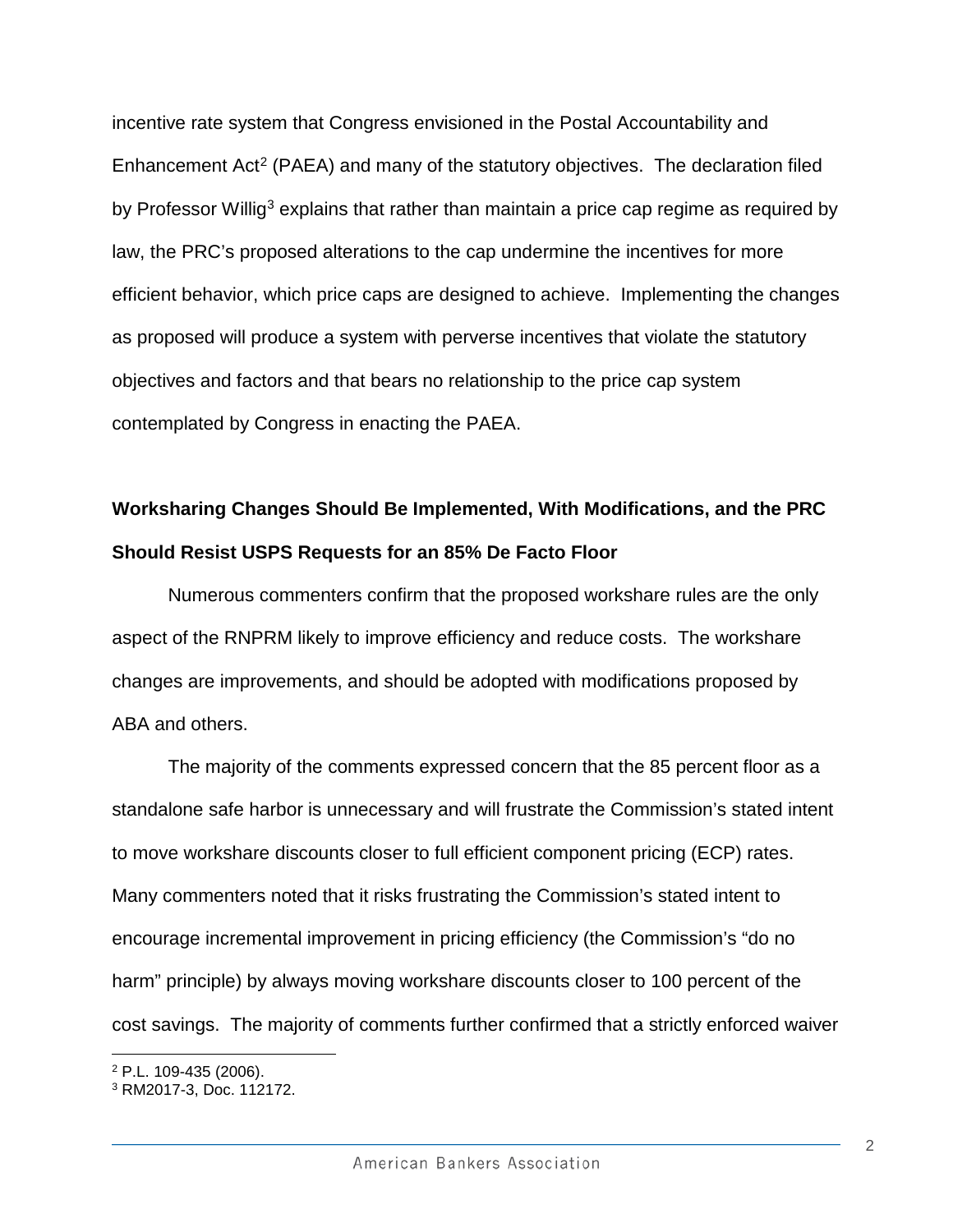process will provide sufficient flexibility for those rare instances in which moving workshare discounts closer to ECP would impede operational efficiency.

The idea that the Postal Service may use flexibility in a way that ultimately leads to inefficient pricing is more than an academic concern; the Postal Service has confirmed that is precisely why it desires this flexibility. [4](#page-2-0) Indeed, in its initial comments, USPS is explicit on this point—the Service asks for an 85% *de facto* maximum passthrough because "the Postal Service could at times find it difficult to fully exercise its rate authority if no decrease in the size of a workshare discount is permitted."[5](#page-2-1) However, this flexibility is at odds with the entire idea of workshare discounting: banks should be rewarded for the work they perform that ultimately saves USPS money.

Discounts that reflect the full value of the work our members perform mean lower effective prices for banks, which helps keep mail as an attractive commercial medium and sales channel. Efficient workshare prices stimulate mail volume growth, stem erosion to other delivery channels, and help the Postal Service outsource the cost of mail processing operations, thereby minimizing costs and maximizing operational efficiency. The Commission has properly rejected the Postal Service's position as inconsistent with Objective 1, and should continue to do so.

The Postal Service's comments confirm that they do not want to change its behavior to promote more efficient operations. USPS pricing behavior for the past thirteen years has demonstrated that it will not set efficient workshare prices unless forced to do so.The Commission should reject the litany of excuses offered by the Postal Service as to why it should not be required to move discounts set below avoided

 $\overline{a}$ 

<span id="page-2-0"></span><sup>4</sup> RM2017-3, Doc. 112184 at 85.

<span id="page-2-1"></span><sup>5</sup> *Id*.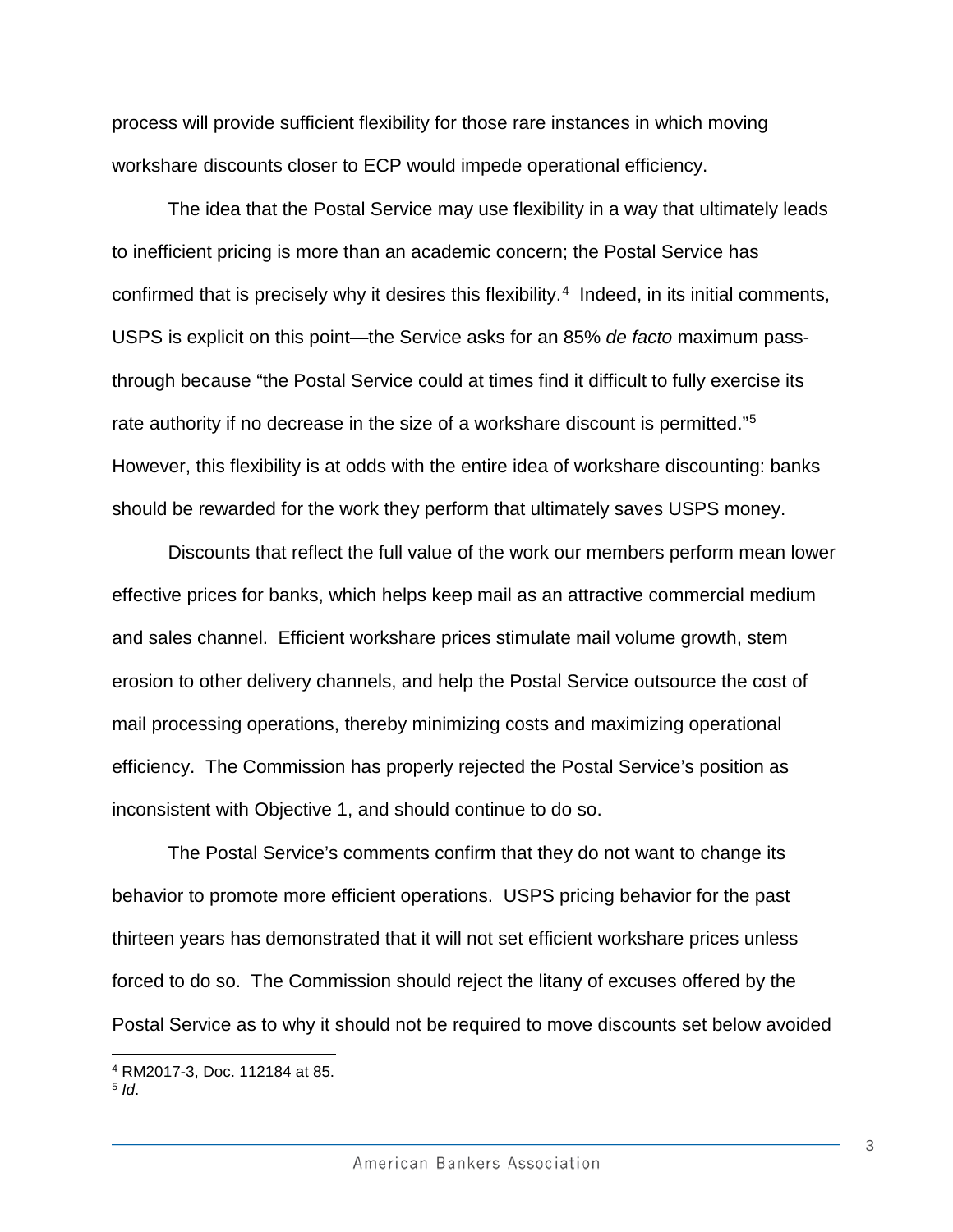costs closer to ECP rates. The Postal Service's initial comments and past pricing behavior confirm that the Postal Service will not move workshare discounts closer to ECP rates unless required to do so.

Because any flexibility will be used to set less efficient prices, the Commission should tighten the exceptions and waiver process to ensure that absent a proven justification, USPS has to price to maximize efficiency. The Postal Service's request for more expansive waiver authority for workshare discounts subject to a pending costing rulemaking should be rejected as overbroad and unnecessary. USPS controls the timing of when it files for changes in the costing methodology and this exception would invite abuse.

The Commission should also reject the Postal Service's arguments for added flexibility to account for volume-variability uncertainty and the risk of "overestimation" of cost savings in the models. The Postal Service has failed to cite any specific deficiencies in the approved cost models to justify systematic deviation from ECP rates. If the Postal Service has specific concerns, it should petition the Commission to correct the models.

As ABA argued, the Commission should require by rule that workshare discounts be moved closer to full ECP rates (100 percent pass-throughs, not 85 percent passthroughs), unless the Postal Service can demonstrate via the waiver process that doing so would impede operational efficiency.

4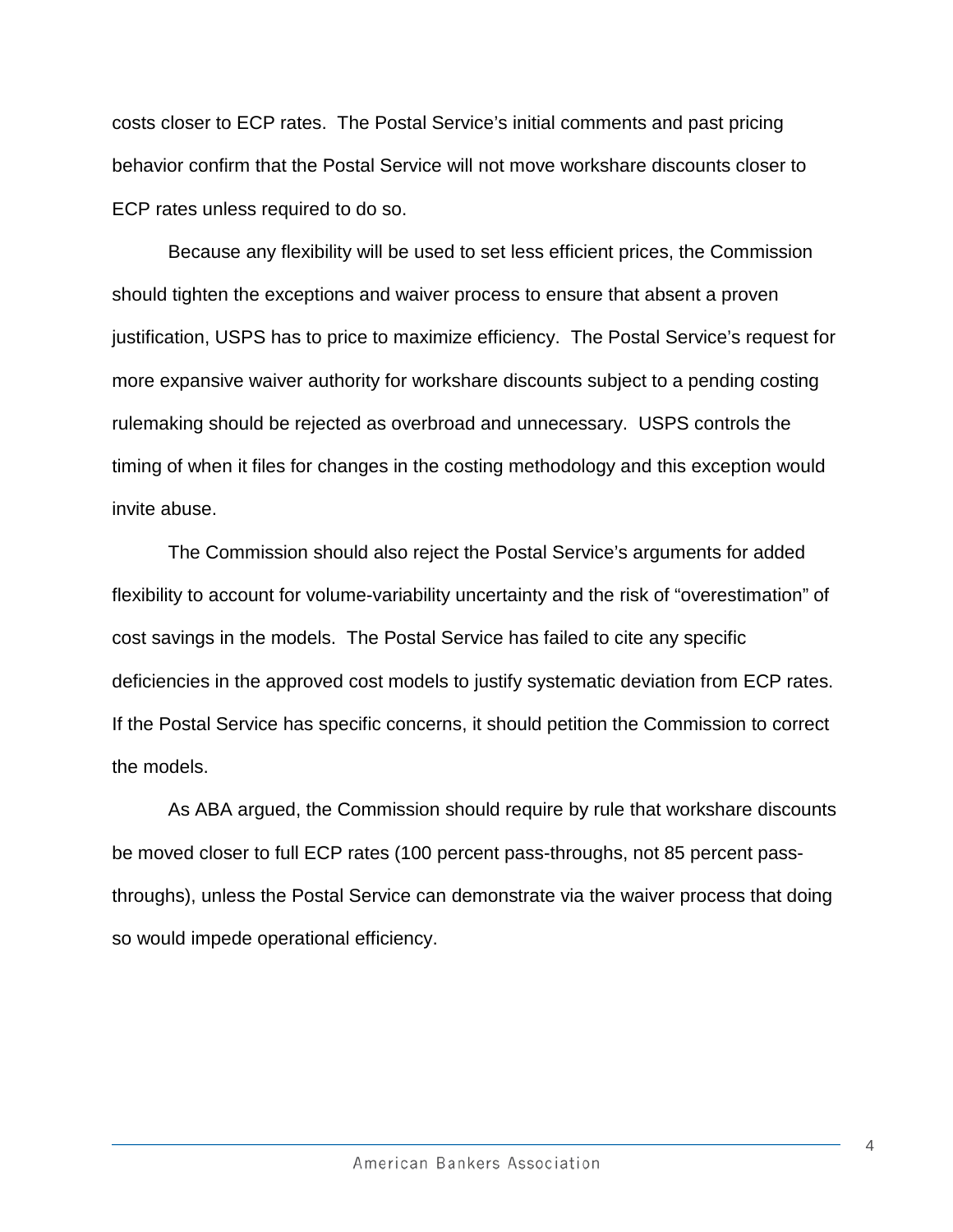# **Comments Confirm that Tying Rates to USPS Density is a Mistake; Supplemental Rate Authority Proposals Should Be Withdrawn**

The majority of the initial comments confirm that the Commission should reconsider both elements of the supplemental rate authority. The comments filed by Professor Willig on behalf of the Alliance of Nonprofit Mailers (ANM) *et al.* [6](#page-4-0) explain the theoretical shortcomings of the proposed density-based rate authority. As Professor Willig argued, allowing USPS to recover unlimited additional rate authority to address declines in mail density (volume) would convert the PAEA's incentive regulation price cap system back into a cost of service regime.<sup>[7](#page-4-1)</sup>

As Professor Willig noted persuasively, the Commission's underlying premise that mail volume declines are beyond the Postal Service's control and thus "exogenous" is simply wrong.[8](#page-4-2) "For example, the Postal Service could limit density declines by improving service and enhancing its marketing efforts. In contrast, the PRC's proposal in effect rewards the Postal Service for density declines by providing additional annual pricing authority retroactively without providing any built-in incentive for the Postal Service to limit density declines (to the extent it can do so, even indirectly)."<sup>9</sup>

The initial comments of the First Class Mail business mailers demonstrate that the proposal also is flawed in practice.<sup>[10](#page-4-4)</sup> This is true for several reasons, notably that it would allow the Postal Service to "over recover" for delivery costs. The initial comments also confirm that the additional supplemental rate authority earmarked for retirement

 $\overline{a}$ 

<span id="page-4-0"></span><sup>6</sup> RM2017-3, Doc. 112172.

<span id="page-4-1"></span><sup>7</sup> *Id*. at 3.

<span id="page-4-2"></span><sup>8</sup> *Id*. at 13.

<span id="page-4-4"></span><span id="page-4-3"></span><sup>&</sup>lt;sup>9</sup> *Id.*<br><sup>10</sup> Comments of the National Postal Policy Council, the Major Mailers Association, the National Association of Presort Mailers, and the Association for Mail Electronic Enhancement, RM2017-3, Doc. 112178 at 30-33.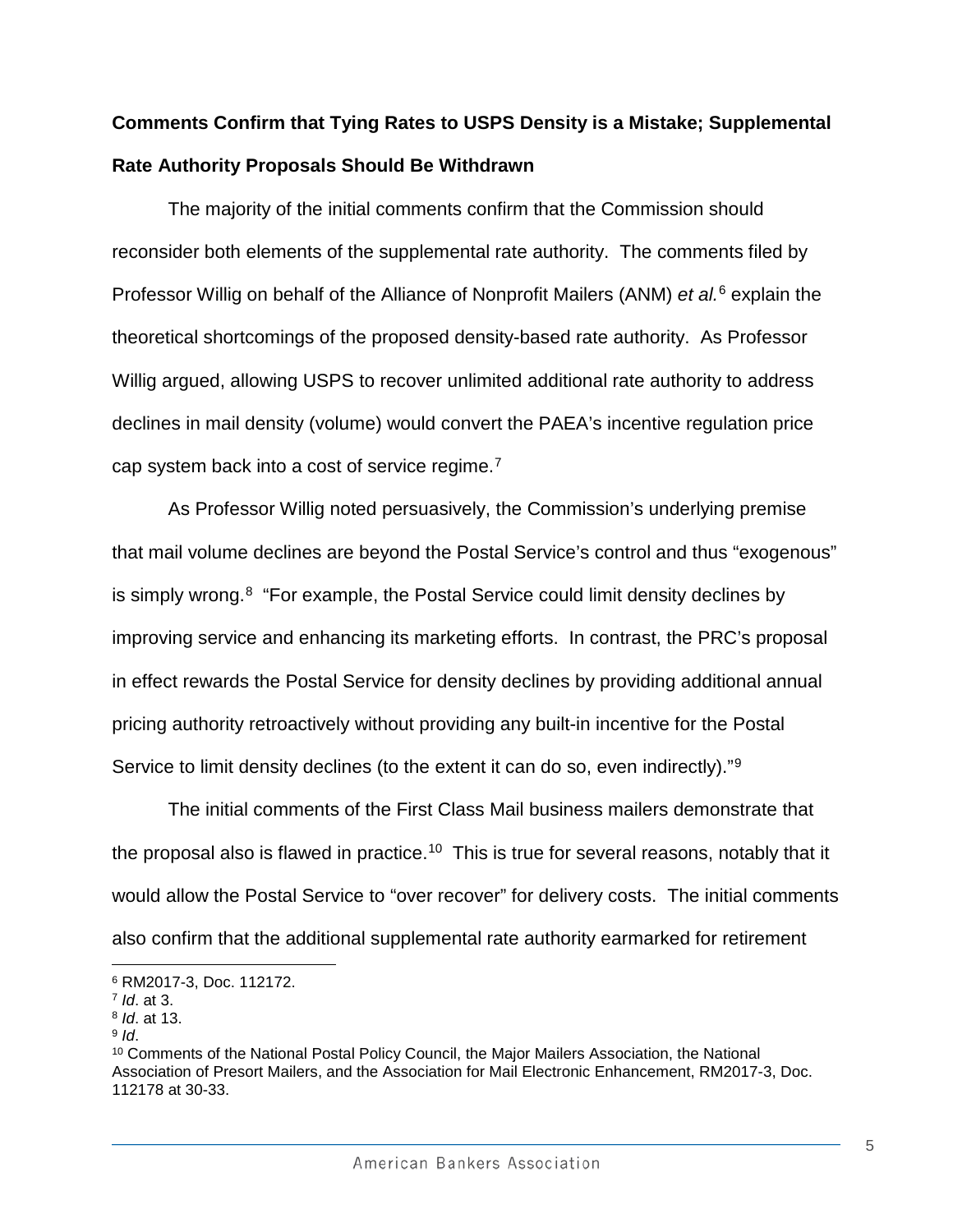obligations (health and pension) should be rescinded because it will provide only limited benefits to the Postal Service while imposing real burdens on captive rate payers.

As ABA has argued throughout this proceeding, Congress must address the unfunded liability issues. We stand ready to work with lawmakers, the Postal Service, and all interested stakeholders to achieve a legislative solution.

#### **Comments Highlight the Flaws in Performance-Based Rate Authority Proposals**

The initial comments confirm that the performance-based rate authority proposal is deeply flawed and should be revisited. Any "performance-based" rate authority must be linked to *actual improvements in performance*. Therefore, the Commission should reject the arguments advanced by the Postal Service and postal employee groups that additional rate authority is necessary in advance to make the investments necessary to improve efficiency and service.<sup>11</sup> And, in fact, we note that under the current system the Postal Service already has extremely generous performance based rate authority: the current cap regime, unlike many other systems, does not have an X factor which reduces the CPI authority based on reasonable projected productivity improvements, so Postal Service already keeps 100 percent of any productivity improvements it can produce. It's hard to conceive of a system with stronger incentives than this.

The initial comments confirm that total factor productivity is a flawed metric, among other reasons because it seeks to incentivize the very same behavior the CPI price cap is designed to incentivize—with no "x" factor or other uncertainty that can lead

 $\overline{a}$ 

<span id="page-5-0"></span><sup>11</sup> RM2017-3, Doc. 112184.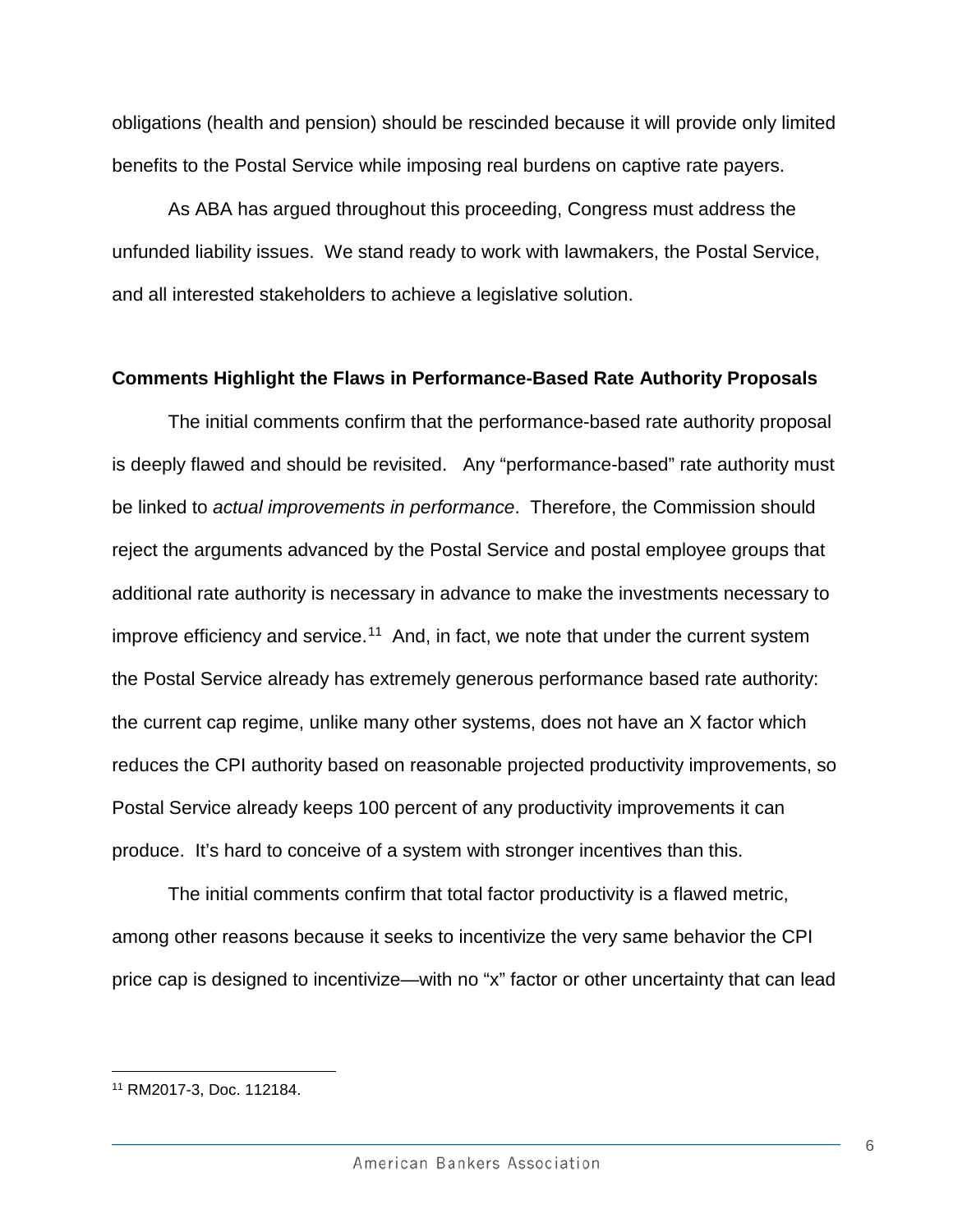to an inability to plan for postal expense (for mailers) and revenues (for the Postal Service) in advance. No party supports using total factor productivity.<sup>[12](#page-6-0)</sup>

As stated in ABA's initial comments, if the Commission persists with this rule, it should revise the proposal to ensure that USPS can only recover under the performance-based productivity component when there is an actual net improvement in productivity. Indeed, while this sounds obvious, by tying the productivity component to benchmarks, the PRC can reward USPS for the status quo. The majority of the commenters point out that as proposed the service standards component is flawed because it is not tied to actual service performance, but rather is conditioned on the maintenance of published service standards.

The Postal Service's legal objections that conditioning additional rate authority on its performance somehow impermissibly infringes on operational decisions is meritless and fundamentally misconstrues the nature of performance-based supplemental authority. USPS comments at 30. Rewarding USPS with additional "performancebased" rate authority even if it fails to meet published service standards is arbitrary and capricious, as ABA noted in its initial comments. The Commission should reject the Postal Service's proposals to further dilute the proposal as a step in the wrong direction.

#### **Conclusion**

 $\overline{a}$ 

Although the PRC should implement the worksharing changes, the initial comments confirm that the PRC should otherwise begin anew. A decision by the PRC

<span id="page-6-0"></span><sup>12</sup> *See, e.g.*, RM2017-3, Doc. 112184 at 39 (US Postal Service Comments); RM2017-3, Doc. 112172 at 33 (Declaration of Robert Fisher in Support of Comments of the Alliance of Nonprofit Mailers, The Association for Postal Commerce, MPA - The Association of Magazine Media, The American Catalog Mailers Association, *et al*.).